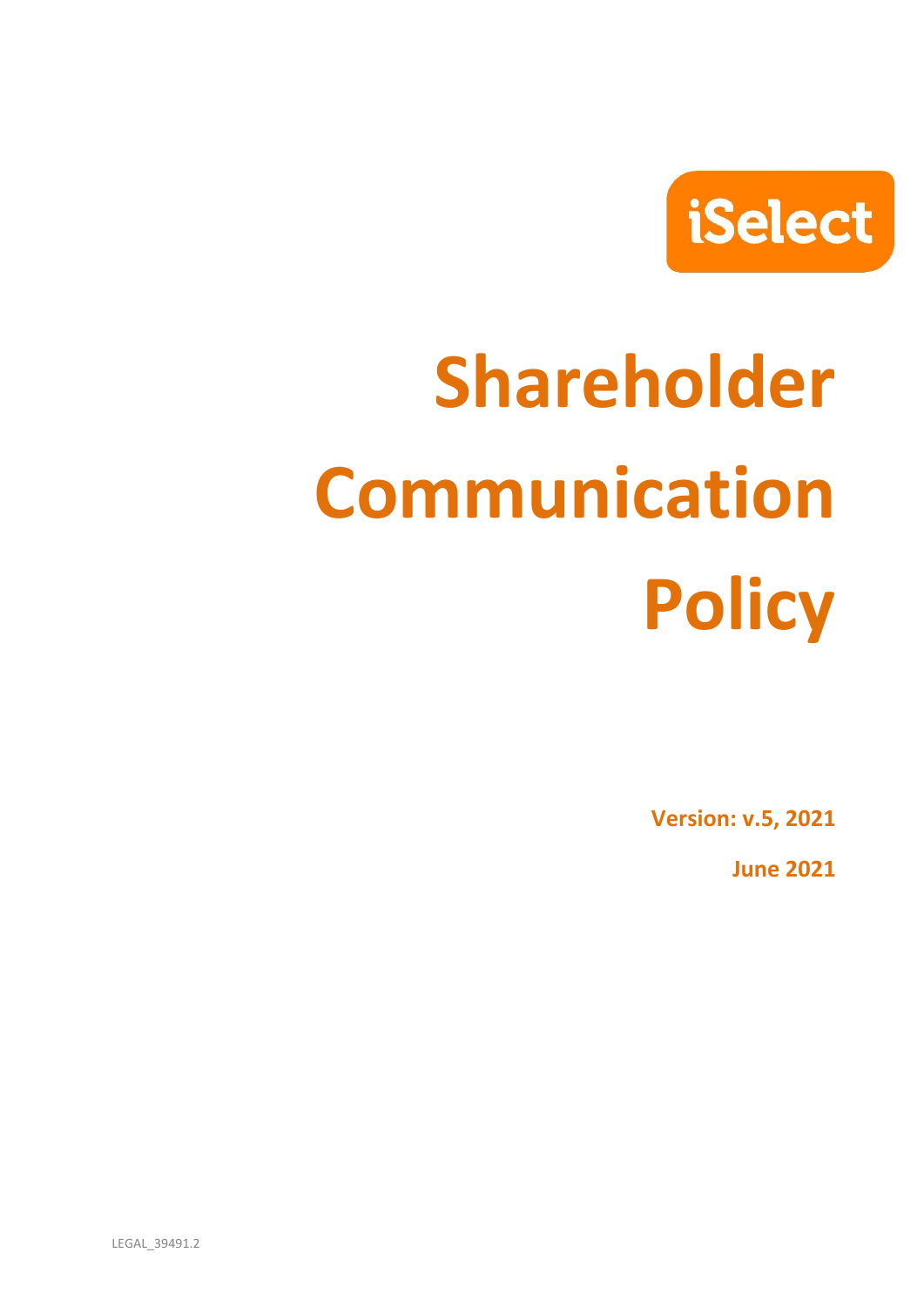#### $1.$ **Document Control**

# 1.1. Purpose

iSelect Limited (iSelect) recognises that shareholders and other stakeholders are entitled to be informed in a timely and readily accessible manner of all major developments affecting iSelect.

The purpose of this shareholder communications policy is to promote effective communication with shareholders and other stakeholders and to encourage effective participation at iSelect's General Meetings.

This policy supplements iSelect's Disclosure Policy, which is also available on iSelect's website.

# **1.2. Policy Information**

| <b>Policy Contact:</b>  | <b>Company Secretary</b> | <b>Policy Owner:</b>   | <b>Chief Financial Officer</b> |
|-------------------------|--------------------------|------------------------|--------------------------------|
| <b>Policy Approver:</b> | Board                    |                        |                                |
| Approval date:          | 28 June 2021             | <b>Effective Date:</b> | 1 July 2021                    |
| Review period:          | Every 2 years            | Next review date:      | June 2023                      |

#### **1.3. Scope**

This policy applies to all iSelect employees.

# **1.4. Record keeping requirements**

Documents relating to this Policy will be retained for five years after they have been superseded.

#### **1.5. Document History**

| <b>Version</b> | <b>Date Approved</b> | <b>Author</b>             | <b>Description</b>                                                             |
|----------------|----------------------|---------------------------|--------------------------------------------------------------------------------|
| V.1            | 7 May 2013           | External Legal<br>Counsel | Creation                                                                       |
| 2015.2         | 24 August 2015       | <b>Company Secretary</b>  | Minor updates following periodic review.                                       |
| 2017.3         | 31 March 2017        | <b>Company Secretary</b>  | Reviewed – No updates to current<br>Review period extended to be every 2 years |
| 2019.4         | 23 April 2019        | General Counsel           | Reviewed, no updates to current. Policy owner changed<br>to CFO.               |
| 2021.5         | <b>May 21</b>        | Mertons                   | Minor changes in respect of release of announcements<br>on the ASX platform.   |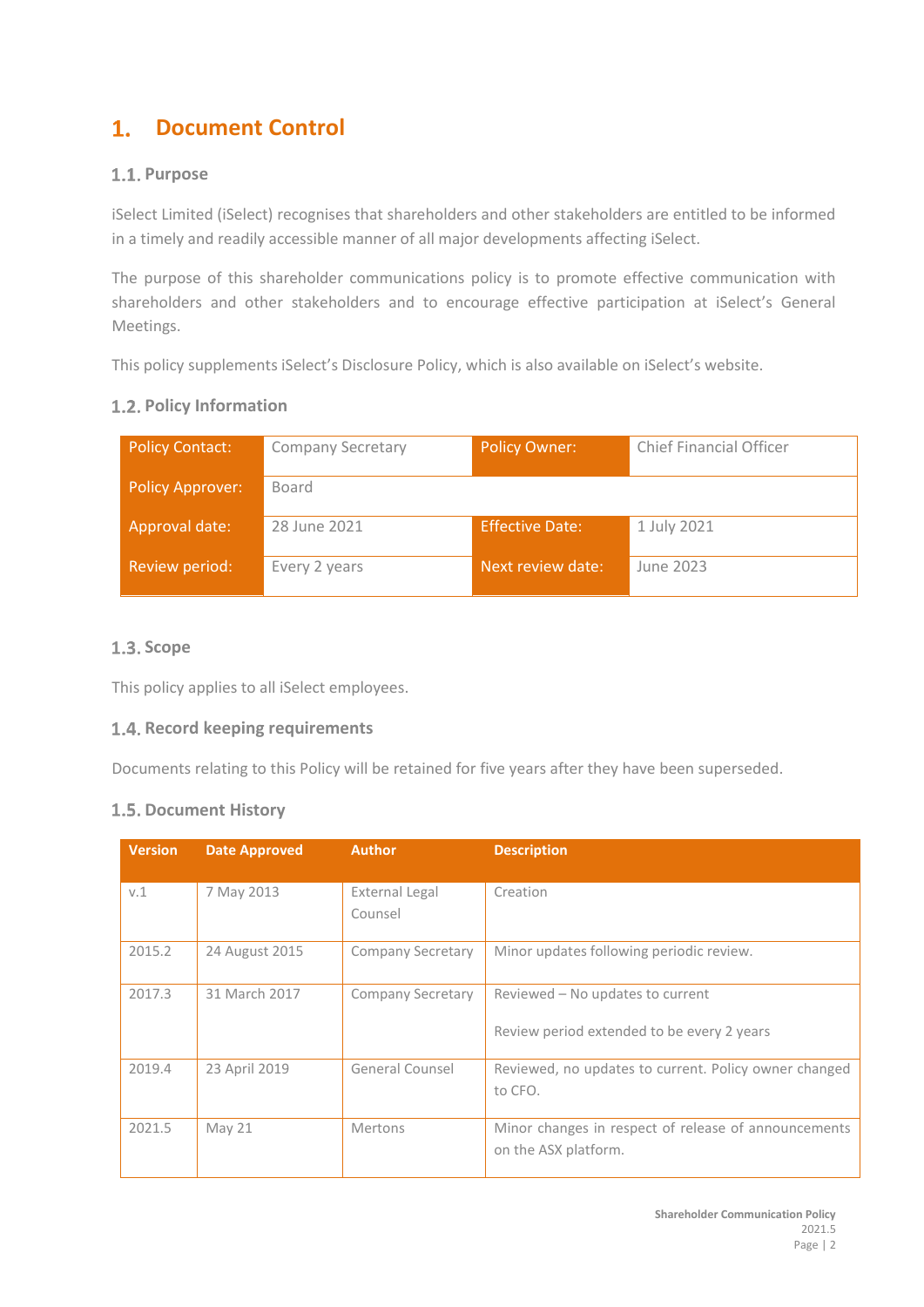# **1.6. Definitions**

| <b>Term</b> | <b>Definition</b> |
|-------------|-------------------|
|             |                   |
|             |                   |

# **1.7. Related documents**

Disclosure Policy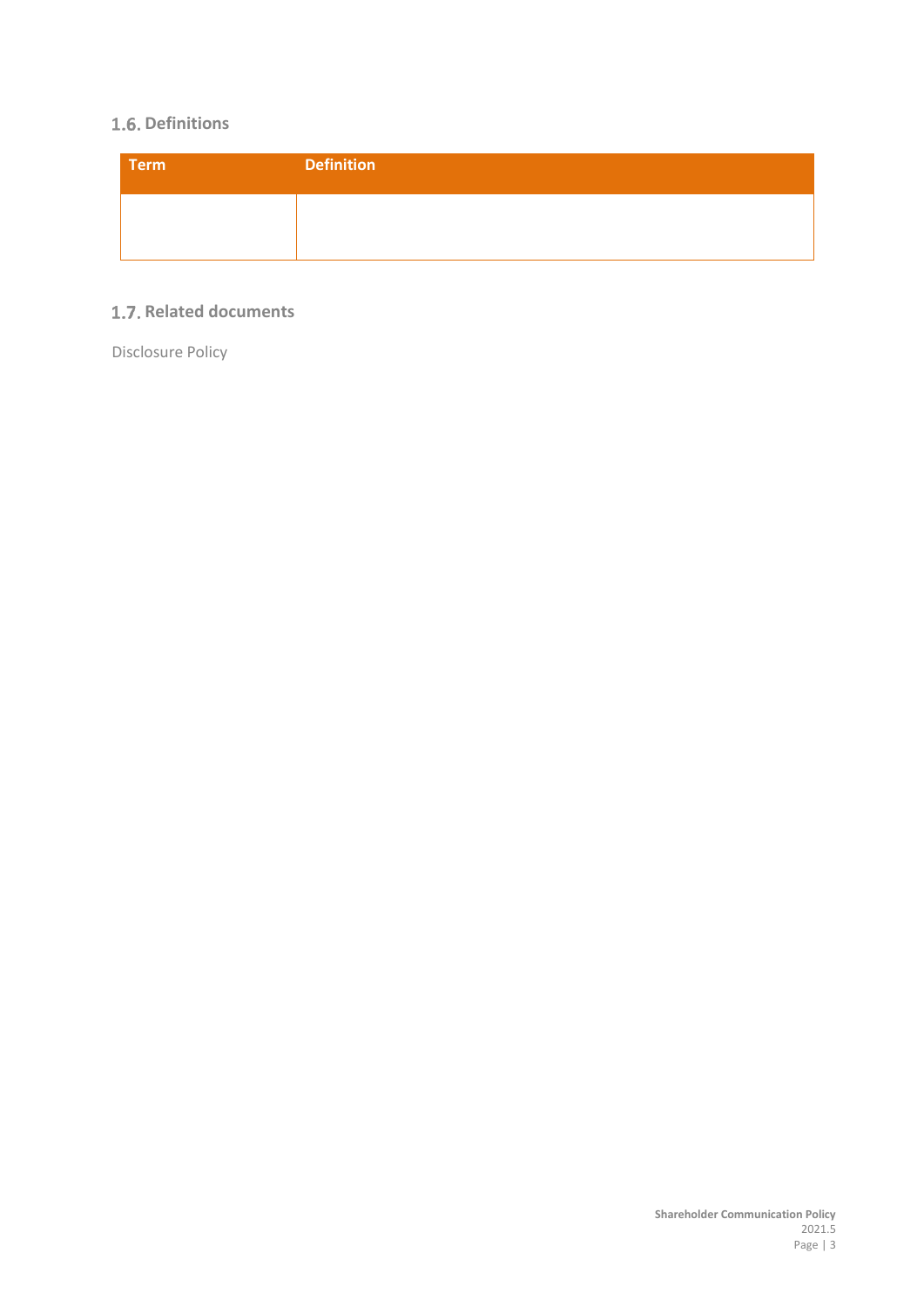# 2. **Policy**

#### **Methods of communication**

Information is provided to shareholders and other stakeholders through:

- a) releases to the Australian Securities Exchange (ASX) in accordance with continuous disclosure obligations;
- b) iSelect's website;
- c) iSelect's annual and half-yearly reports;
- d) the annual general meeting; and
- e) social media or other electronic means.

iSelect encourages shareholders to receive company information electronically by registering their email address online with iSelect's shareholder registry.

Other methods of communication will be available to shareholders and other stakeholders, including:

- a) telephone;
- b) mail;
- c) email; and
- d) facsimile

#### **ASX releases**

iSelect makes announcements to the ASX in a timely manner in accordance with the ASX Listing Rules (see also: iSelect's Disclosure Policy).

All announcements made to the ASX are available to shareholders:

- a) under the investor section of iSelect's website; or
- b) under the company announcements section of the ASX website.

#### 2.3. **iSelect's website**

The iSelect website is the primary medium of providing information to all shareholders and stakeholders. It has been designed to enable information to be accessed in a clear and readily accessible manner.

The iSelect website includes:

- a) statements lodged with the ASX;
- b) the half-yearly and yearly results statements;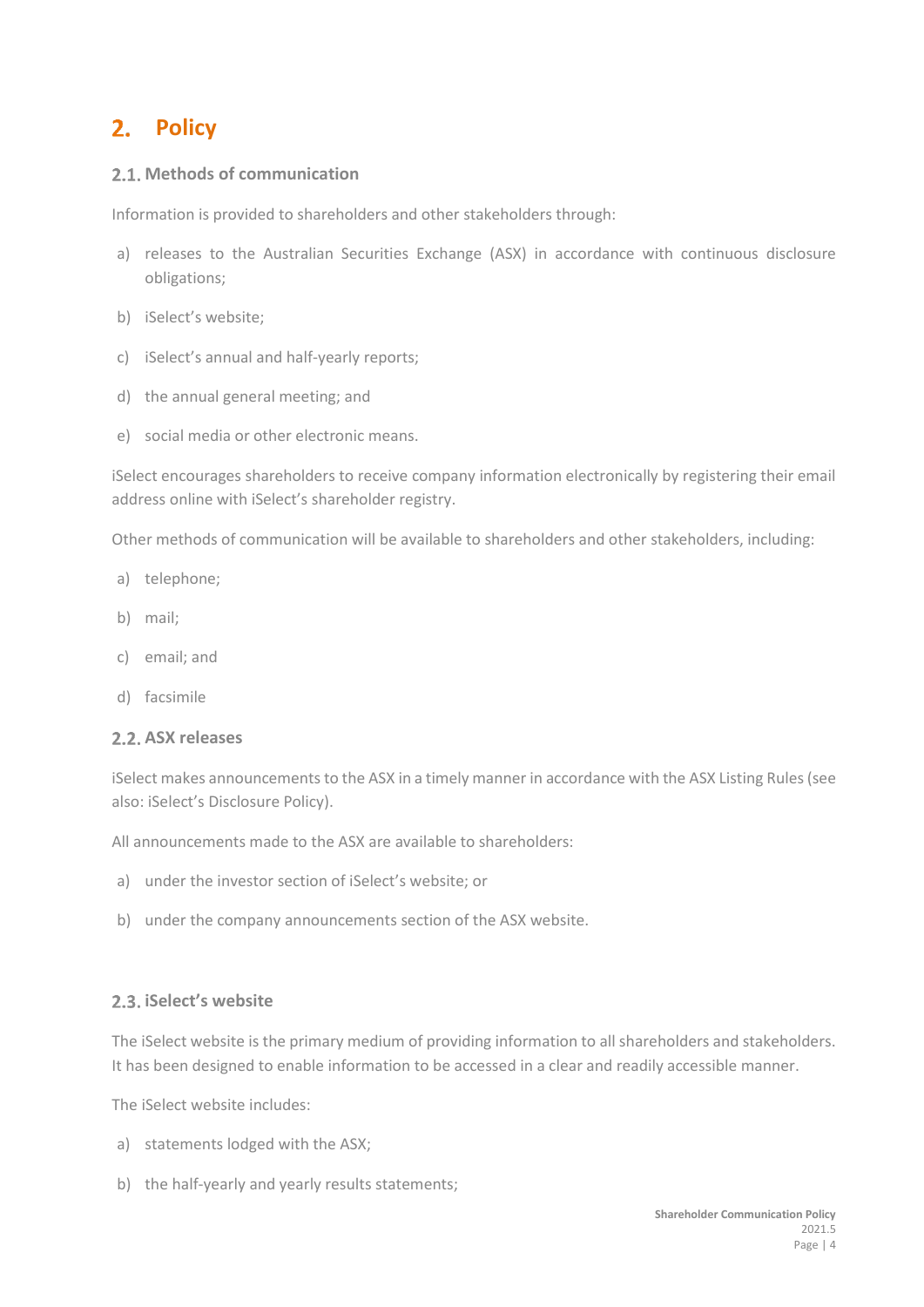- c) the annual report and notice of annual general meeting;
- d) the Chair's and CEO's address to the annual general meeting;
- e) notice of significant group briefings;
- f) other presentations and briefings given to fund managers and financial analysts including those during site visits;
- g) share price information and dividend history;
- h) information concerning any current dividend reinvestment plan and any share purchase plan; and
- i) general information on the company and its activities.

The corporate governance section of the website includes information about iSelect's Directors, the constitution, board and committee charters and other policies that are likely to be of interest to shareholders and other stakeholders.

The iSelect website is also an important communication tool for employees. In addition to the items listed above, it contains a range of information which relates to employees including relevant policies and codes. Employees are encouraged to view the website on a regular basis so that they can keep up to date with information concerning iSelect.

#### 2.4. Continuous disclosure

iSelect is a public company listed on the ASX. It is subject to continuous disclosure requirements under the Corporations Act 2001 (Cth) (Corporations Act) and the listing rules of the ASX as amended from time to time (Listing Rules), in addition to periodic and specific disclosure requirements.

A fundamental component of iSelect's shareholder communication policy is its continuous disclosure program. iSelect's board (Board) has adopted a Disclosure Policy with a view to ensuring iSelect complies with its continuous disclosure obligations.

# **Half-year and full-year results**

The financial results for the half-year ended 31 December are reported in February each year. The financial results for the full-year ended 30 June are reported in August each year.

The half-year and full-year results are announced to the ASX pursuant to the Listing Rules and are available to shareholders in the same manner as other ASX announcements. The results are also available under the investor section of iSelect's website.

Immediately following the announcement to the ASX of iSelect's half-year and full-year results, the media, institutional investors, and stockbroking analysts will be briefed and given an opportunity to ask questions of the Chief Executive Officer, Chief Financial Officer and other relevant members of management. Investors and analysts unable to attend may participate in the briefing by conference call.

# **Presentations made to investors and analysts will be available to all shareholders on iSelect's website and are released to the ASX, if required.**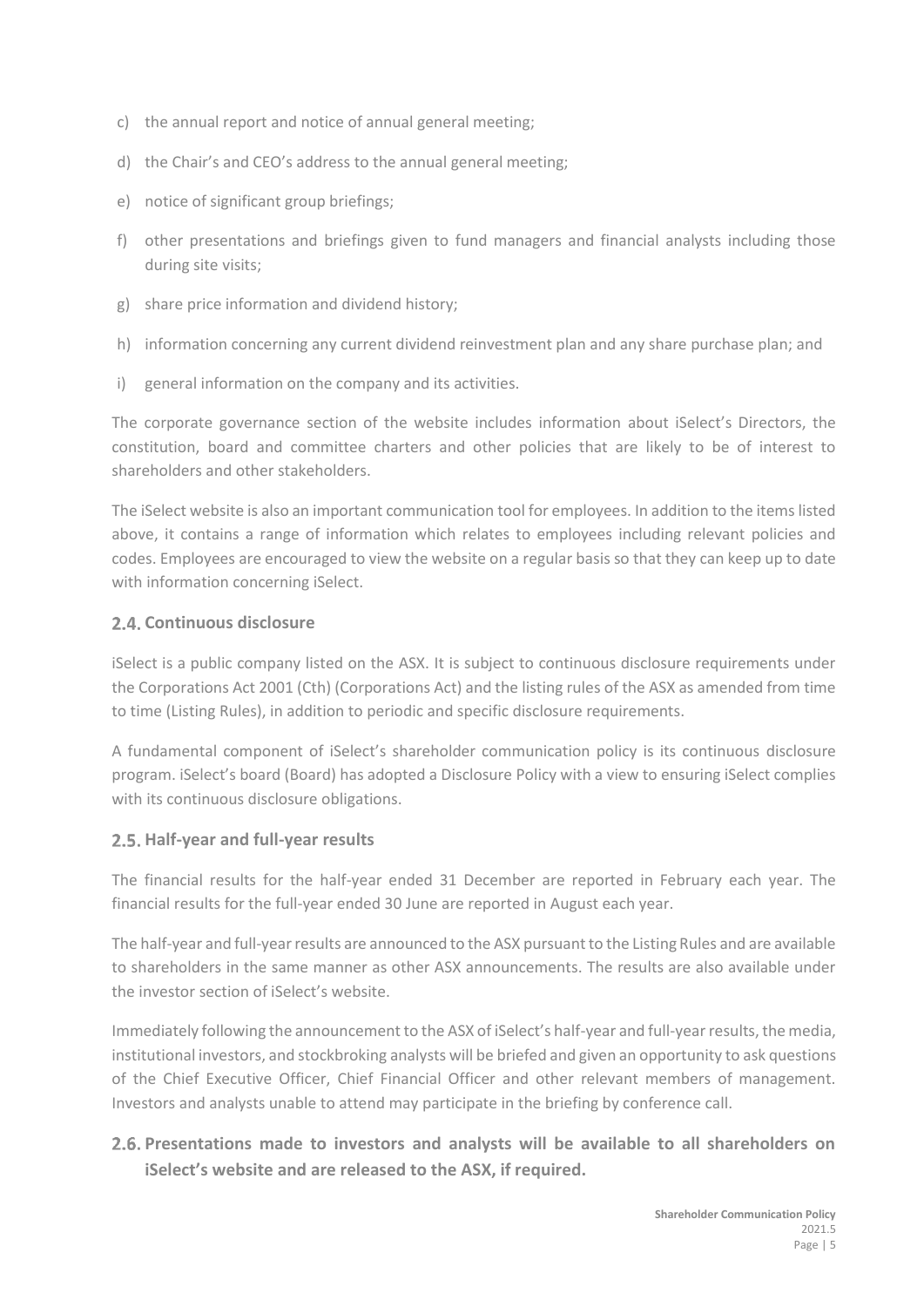# 2.7. Briefings

iSelect recognises the importance of the relationship between the company and its institutional investors, brokers and analysts. iSelect may from time to time conduct briefings to these groups. In these cases the following protocols will apply:

- a) advance notice of significant group briefings (including, but not limited to, results announcements) will be made available in the investor section of iSelect's website and via the ASX Market Announcement Platform;
- b) material information which is required to be disclosed under its continuous disclosure policy will not be disclosed at these briefings unless it has previously, or is simultaneously, released to the market;
- c) if material information which has not been disclosed is inadvertently released, iSelect will immediately release it to the market via the ASX and place it on iSelect's website;
- d) questions at briefings that deal with material information that has not previously been disclosed will not be answered; and
- e) iSelect will place a copy of the presentation material on iSelect's website and will release a copy of it on the ASX Market Announcement Platform.

iSelect will from time to time conduct employee briefings so that all staff are aware of activities within iSelect. These briefings may be conducted by an appropriate manager or other person nominated by the Board.

# 2.8. Annual report

The Annual Report contains key financial, operating and corporate information about iSelect in a concise format.

Unless the share registry has been notified otherwise, the Annual Report will be emailed to all shareholders (to the email address recorded on iSelect's share register) prior to the AGM within the timeframe set by the Corporations Act.

The Annual Report for the current year and previous years is available under the Investors section of iSelect's website. Shareholders can also contact iSelect's share registry if they require a copy of the Annual Report.

# **Annual general meeting**

The annual general meeting provides an important opportunity for iSelect to provide information to its shareholders and for shareholders to express their views to the Board and management and to vote on the Board's proposals. All shareholders are encouraged to attend the annual general meeting.

The date, time and location of the AGM will be provided:

- a) in the Notice of AGM;
- b) in the Annual Report; and